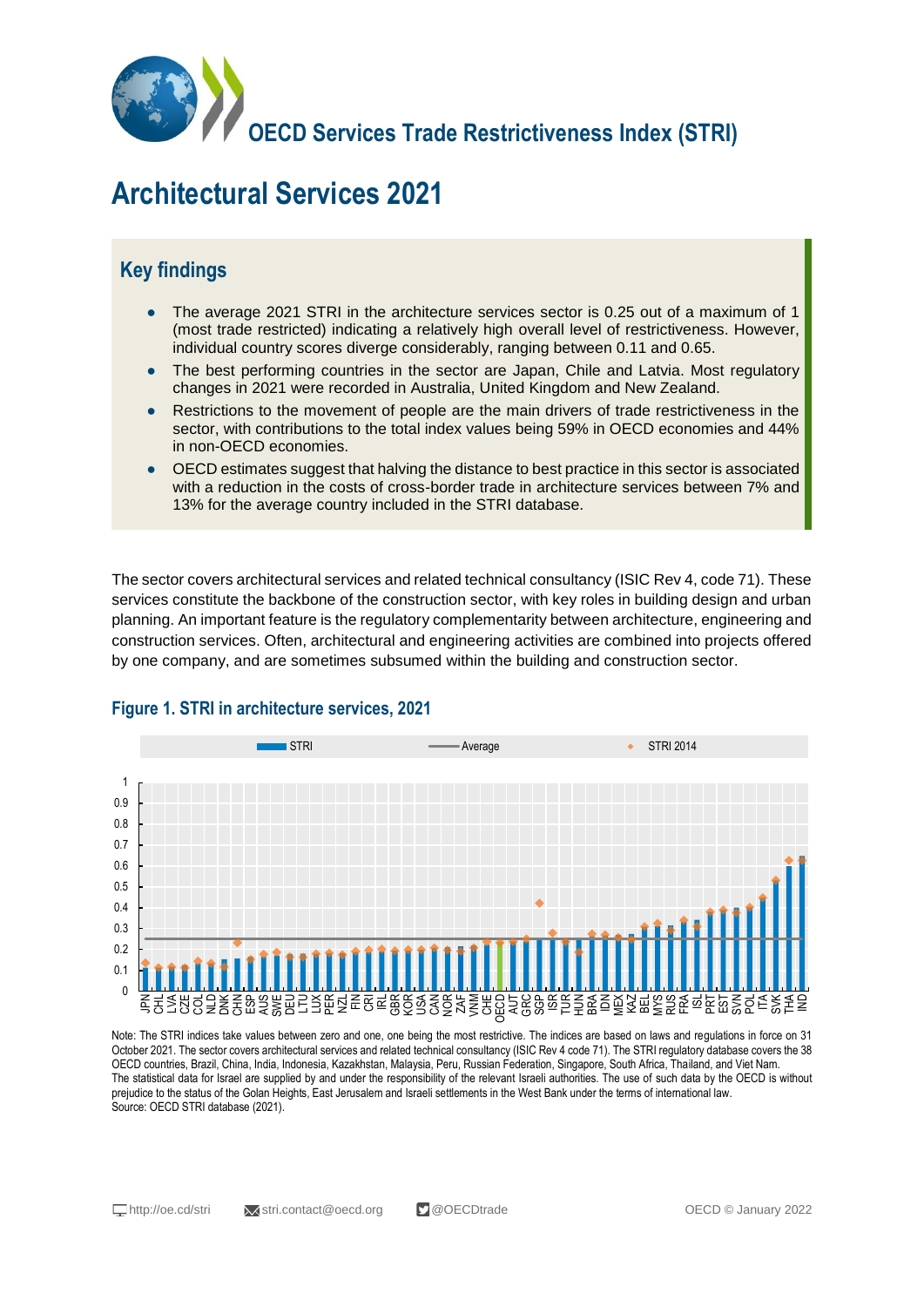The 2021 STRIs in the architecture services sector range between 0.11 and 0.65, with a sample average of 0.25 (Figure 1). There are 33 countries below and 17 countries above the average. The best performing countries in the sector are Japan, Chile and Latvia. There are no countries that are fully closed to trade in this sector.

Several countries introduced regulatory changes affecting the STRIs in 2021 and more so since 2014 (Figure 2). In 2021, the STRIs in this sector saw the biggest changes in New Zealand (-7%), United Kingdom (-8%), and Australia (-8%). Since 2014, on the one hand, we have observed countries that have had the strongest restrictive trends such as Hungary (34%), Denmark (31%) and South Africa (13%). On the other hand, we have strong liberalising trends in Japan (-17%), China (-33%), and Singapore (-42%).



#### **Figure 2. Change since 2014 and change in the last year, by country**

Note: Selection criteria for Panel A was based on largest absolute changes since 2020. Panel B selection is the three largest increases, and the three largest decreases in the STRI since 2014. Source: OECD STRI database (2021).

The measures in the STRI database are organised under five policy areas (Figure 3). Restrictions on foreign entry include barriers related to establishing and operating companies such as foreign equity limits or requirements on board of directors and cross-border data flows. Restrictions on the movement of people cover barriers that affect the temporary entry of foreign services providers through quotas, labour market tests and short durations of stay. Other discriminatory measures include discrimination of foreign services suppliers as far as taxes, subsidies and public procurement are concerned. Barriers to competition include information on anti-trust policy, government ownership of major firms and the extent to which government-owned enterprises are exempt from competition laws. Regulatory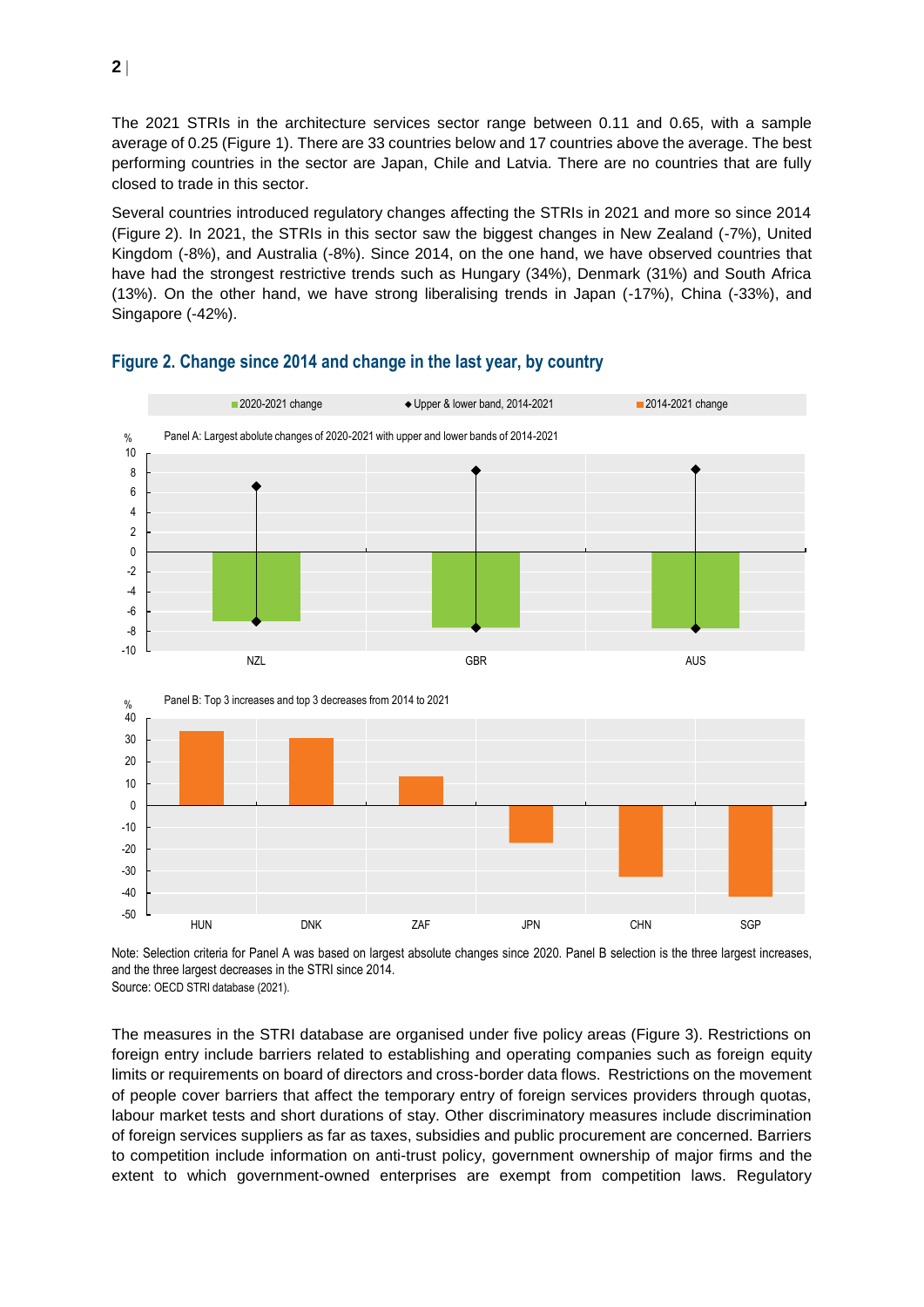transparency includes information on consultations and dissemination prior to laws and regulations entering into force. It also records information on obtaining a license or a visa. In this sector, barriers related to restrictions of movement of people are most prominent and amount to 59% in OECD economies and 44% in non-OECD economies.



#### **Figure 3. STRI policy areas for architectural services by OECD and non-OECD economies, 2021**

Source: OECD STRI database (2021).

Examples of restrictions on the movement of people in architectural services include labour market tests for services suppliers coupled with short durations of stay. As a regulated profession in 40 countries, licenses and/or authorizations are required to practice. Other burdensome requirements, such as domicile or prior or permanent residence in the countries, are present in 11 countries.

Under restrictions on foreign entry, common impediments relate to restrictions to the acquisition and use of land and real estate, screening of investment, local presence requirements for cross-border supply and residency requirements for members of the board of directors. License requirements for management and executive bodies are also common requirements.

Under other discriminatory measures, explicit preference for foreign suppliers or non-prohibition of discrimination of foreign suppliers in public tenders are the most common challenges. Minimum capital to set up an architectural company is required in more than half of the countries in the STRI sample. Fee setting and restrictions on advertisers are also present in nine countries.

Under barriers related to regulatory transparency, cumbersome visa conditions for architects and other related professions and procedural hurdles related to business visas are the most common challenges in this sector. In addition, the public consultation process for new legislative instruments falls short of best practice in 11 countries.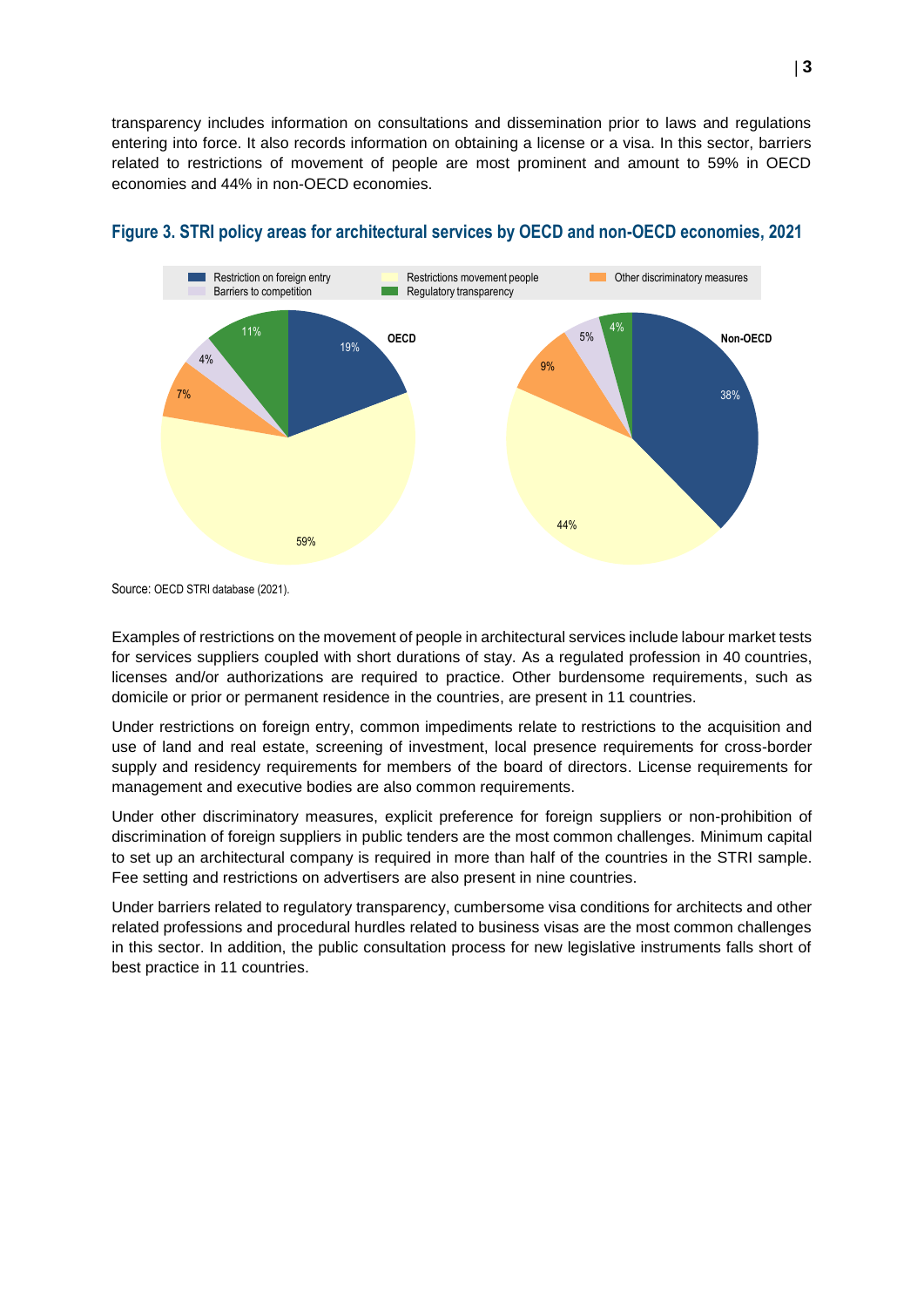| Policy area                              | Measure                                                                                                                    | Countries having<br>a restriction <sup>1</sup> |
|------------------------------------------|----------------------------------------------------------------------------------------------------------------------------|------------------------------------------------|
| Restrictions on<br>foreign entry         | Acquisition and use of land and real estate by foreigners is restricted                                                    | 34                                             |
|                                          | Screening exists without exclusion of economic interests                                                                   | 23                                             |
|                                          | Local presence is required for cross-border supply                                                                         | 20                                             |
|                                          | Board of directors: at least one must be resident                                                                          | 20                                             |
|                                          | Manager must be a licensed professional                                                                                    | 18                                             |
| Restrictions to<br>movement of<br>people | Limitation on duration of stay for contractual services suppliers (months)                                                 | 40                                             |
|                                          | Memo: Licence or authorisation is required to practice                                                                     | 40                                             |
|                                          | Labour market tests: intra-corporate transferees and contractual services suppliers                                        | 39                                             |
|                                          | Foreign professionals are required to take a local examination                                                             | 26                                             |
|                                          | Prior or permanent residency is required for Licence to practice                                                           | 15                                             |
| Other<br>discriminatory<br>measures      | Public procurement: Procurement regulation explicitly prohibits discrimination of foreign<br>suppliers                     | 43                                             |
|                                          | Public procurement: The procurement process affects the conditions of competition in<br>favour of local firms              | 24                                             |
|                                          | Public procurement: Explicit preferences for local suppliers                                                               | 24                                             |
|                                          | Memo: The procurement process below the value thresholds affects the conditions of<br>competition in favour of local firms | 20                                             |
|                                          | Foreign suppliers are treated less favourably regarding taxes and eligibility to subsidies                                 | 3                                              |
| Barriers to<br>competition               | Minimum capital requirements                                                                                               | 30                                             |
|                                          | Fee-setting: recommended minimum and/or maximum fees                                                                       | 9                                              |
|                                          | Fee-setting: mandatory minimum and/or maximum fees                                                                         | 5                                              |
|                                          | Restrictions on advertising                                                                                                | 9                                              |
|                                          | Other restrictions in barriers to competition                                                                              | 0                                              |
| Regulatory<br>transparency               | Range of visa processing time (days)                                                                                       | 27                                             |
|                                          | Number of documents needed to obtain a business visa                                                                       | 25                                             |
|                                          | There is an adequate public comment procedure open to interested persons, including<br>foreign suppliers                   | 11                                             |
|                                          | Cost to obtain a business visa (USD)                                                                                       | 8                                              |
|                                          | There is a legal obligation to communicate regulations to the public within a reasonable time<br>prior to entry into force | 8                                              |
|                                          |                                                                                                                            |                                                |

#### **Table 1. Top 5 most relevant measures by policy area, 2021**

#### Notes

1. The count for "memo" type of measures, which are not scored in the STRI, indicate the number of positive answers recorded for that measure across the 50 countries covered.

Top most relevant measures are selected on the basis of the following criteria: (1) most restricted horizontal measures (i.e. same answer across sectors), (2) most restricted sector-specific measures, (3) key measures or (4) memos affecting the score of other measures through hierarchy rules.

Source: OECD STRI database (2021).